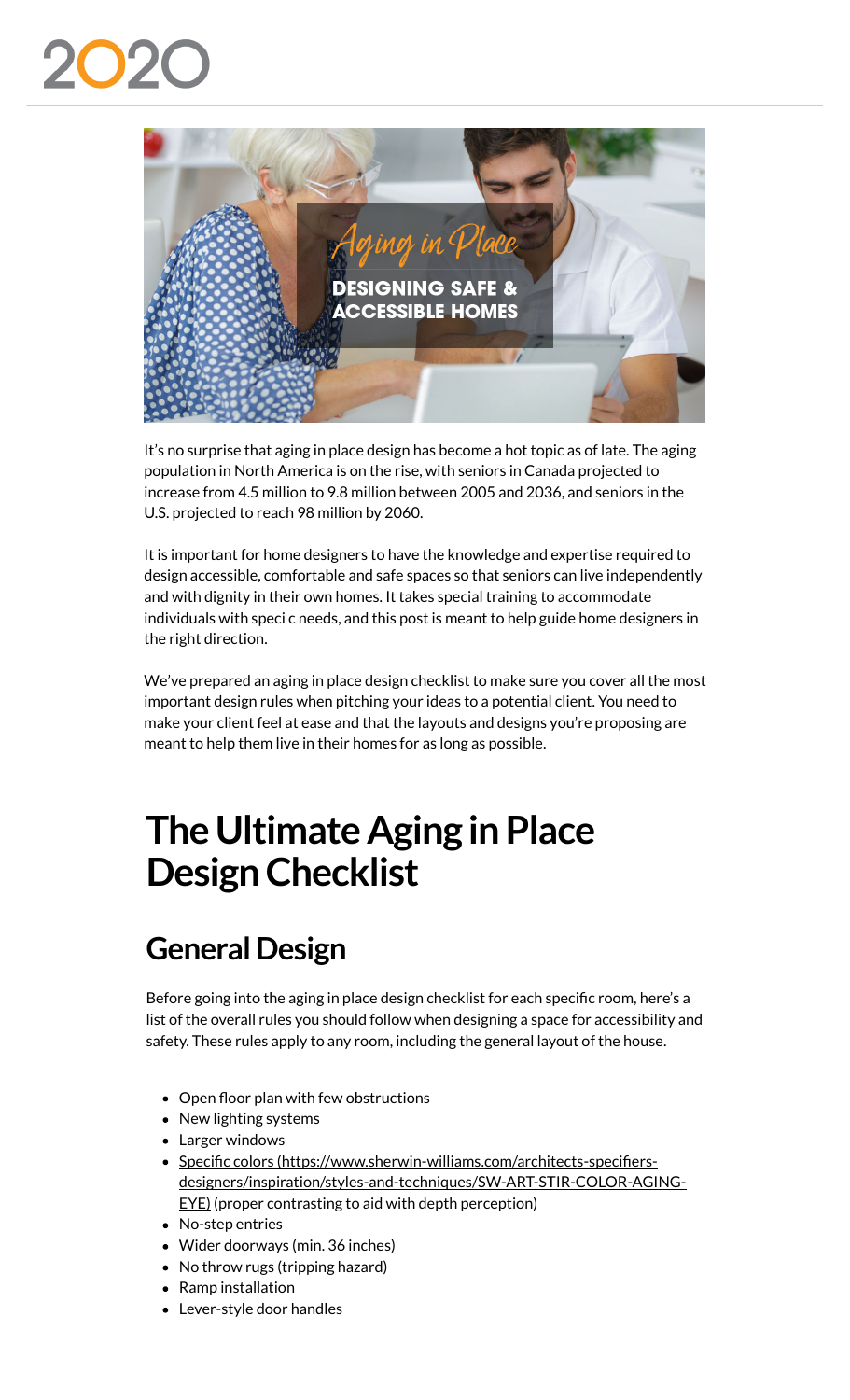- Open floor plan with few obstructions
- New lighting systems
- Larger windows
- Specific colors (https://www.sherwin-williams.com/architects-specifiers[designers/inspiration/styles-and-techniques/SW-ART-STIR-COLOR-AGING-](https://info.2020spaces.com/l/70282/2019-07-23/86lq5j)EYE) (proper contrasting to aid with depth perception)
- No-step entries
- Wider doorways (min. 36 inches)
- No throw rugs (tripping hazard)
- Ramp installation
- Lever-style door handles

#### **Bathroom Design**

It is extremely important to customize a bathroom for someone who is aging or has disabilities because bathrooms are prone to causing accidents. Due to their ceramic flooring and slippery surfaces, bathrooms are the cause of roughly 235,000 nonfatal injuries (https://www.cdc.gov/mmwr/preview/mmwrhtml/mm6022a1.htm) in the U.S. alone per year.

- Adjusting toilet height or installing a seat extender
- Grab bars near toilet and in bath/shower
- Shower seat
- Anti-slip coating in tub/shower
- Slip-resistant floor treatment
- Walk-in shower/tub
- Handheld showerhead

#### **Kitchen Design**

When re-designing a kitchen for the elderly, you want to ensure ease of use and fluidity. You should not install cabinets that your client cannot reach, and you need to make sure all appliances are properly positioned so that your client doesn't have to move around too much.

- Adjusting height of sink
- Shallow sink
- [Hands-free faucet](https://www.cdc.gov/mmwr/preview/mmwrhtml/mm6022a1.htm)
- Pull-out pantry
- Storage inside refrigerator door
- Front-mounted controls on cooktop
- D-shaped cabinet pulls
- Under-cabinet lighting
- Round edges for countertops
- Sink close to stove
- Large drawers
- Microwave at counter height